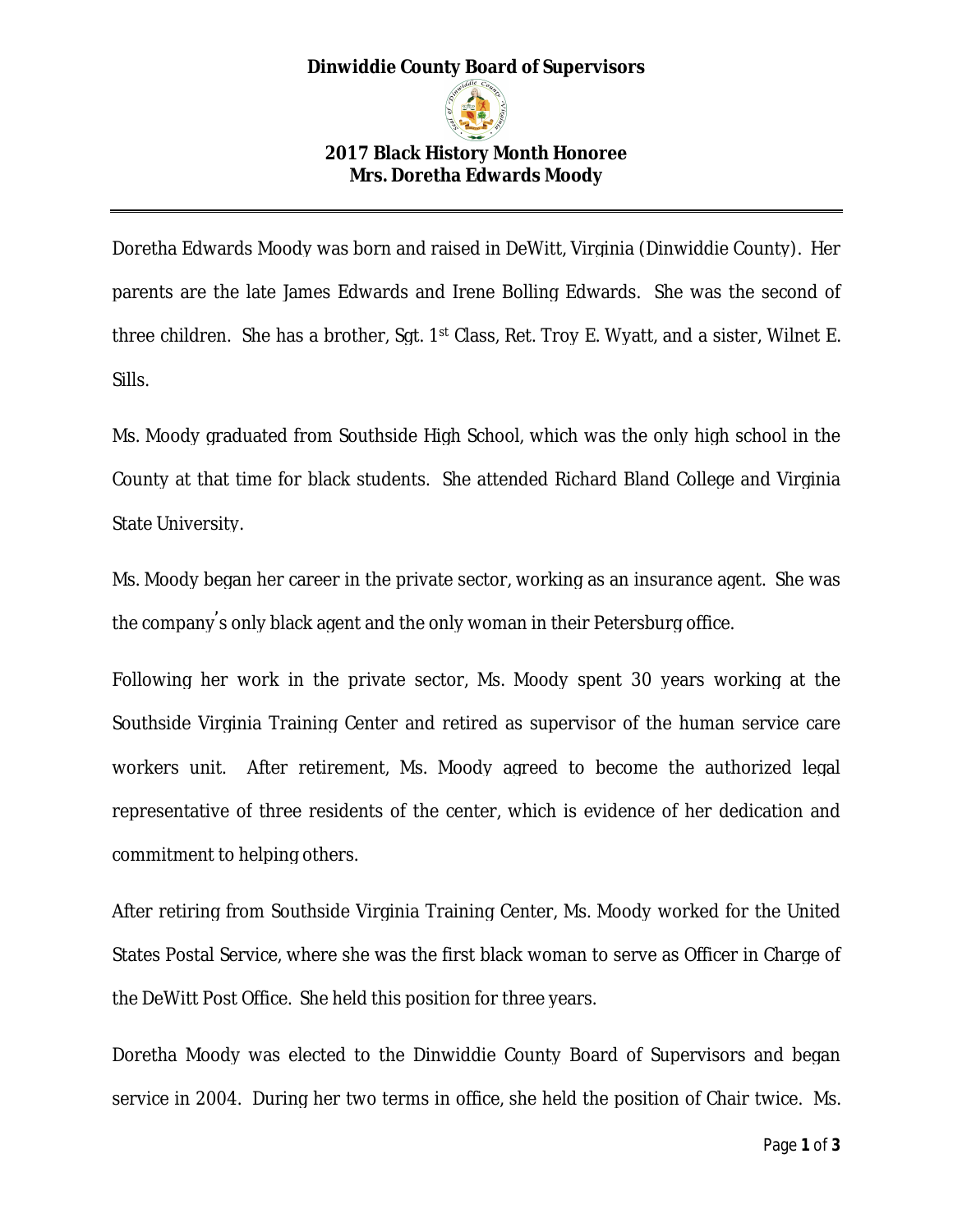## **Dinwiddie County Board of Supervisors**



## **2017 Black History Month Honoree Mrs. Doretha Edwards Moody**

Moody also served six years as a member of the Crater Planning District and Chaired that board for two years.

In 2011, Ms. Moody was awarded the Martin Luther King, Jr. Legacy Award from the Alpha Phi Alpha Fraternity, and in 2008 received a Trailblazer Award from the Petersburg Chapter of the Delta Sigma Theta Sorority, Inc.

Ms. Moody has, over the years, served on a variety of local Boards and Commissions to include:

- Dinwiddie County Community Policy and Management Team
- Dinwiddie County Task Force on Gang Prevention
- Tri-Cities Metropolitan Planning Organization
- Southside Area Democratic Women & Associates
- Dinwiddie County Democratic Committee
- Petersburg/Colonial Heights SPCA

Ms. Moody owns and operates a group home for adults with special needs. The AC Moody House is named for her late son, Andre Christopher, a psychotherapist who passed away in 1995. Ms. Moody also has a daughter, Vanessa Coombs, an attorney who currently serves as Chief of Staff for Virginia Union University. Ms. Moody's only grandchild, Taylor, is currently studying to become a veterinarian at Virginia Tech.